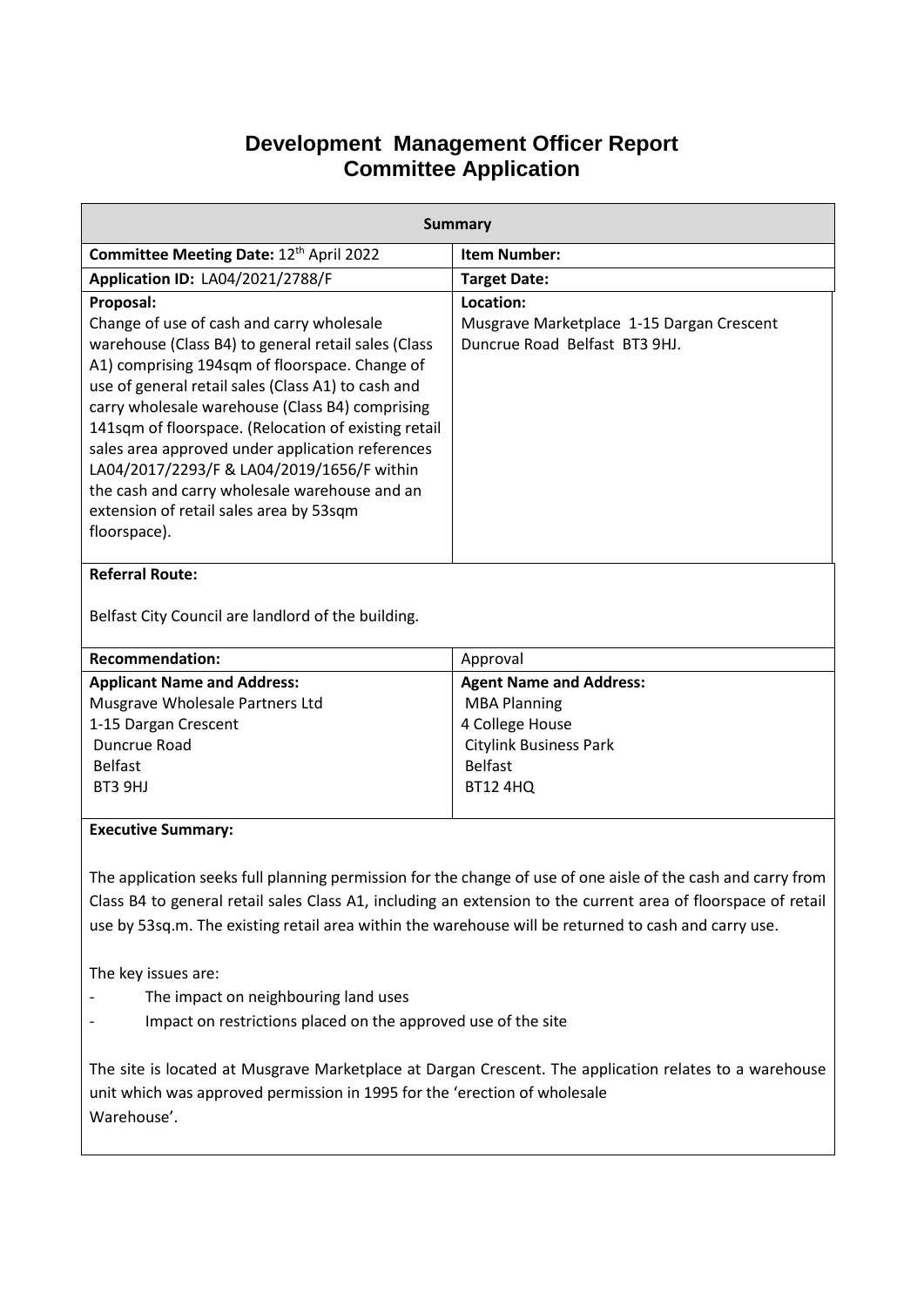The existing retail sales area within the cash and carry wholesale warehouse was approved under application reference LA04/2017/2293/F and extended under application LA04/2019/1656/F.

The applicant has stated in their cover letter that the reason behind the current application for the further extension of retail space and relocation of the retail area is that in the three years that the alcoholic products have been available to purchase by all of the customer base, Musgrave have become acutely aware that they underestimated the area required to properly operate their off licence and offer their full alcoholic product.

The proposed increase in retail sales area over that previously approved amounts to 53sqm. This is a minor increase with the retail sales area still remaining ancillary to the main use of the building as Class B4 cash and carry. This minor increase in retail sales is not considered to negatively impact the retail core of the city centre. Conditions have been recommended to ensure retail sales remain restricted at this location.

The proposal has been assessed against and is considered acceptable with regards to the Strategic Planning Policy Statement for Northern Ireland (SPPS), Belfast Urban Area Plan 2001 (BUAP) and the Draft Metropolitan Area Plan 2015 (BMAP).

No representations received. DFI Roads offered no objection.

Recommendation: Approval subject to conditions It is recommended that the application is approved and it is requested that delegated authority be given to the Director of Planning and Building Control to finalise the wording of conditions.

## **Case Officer Report**

**Site Location Plan**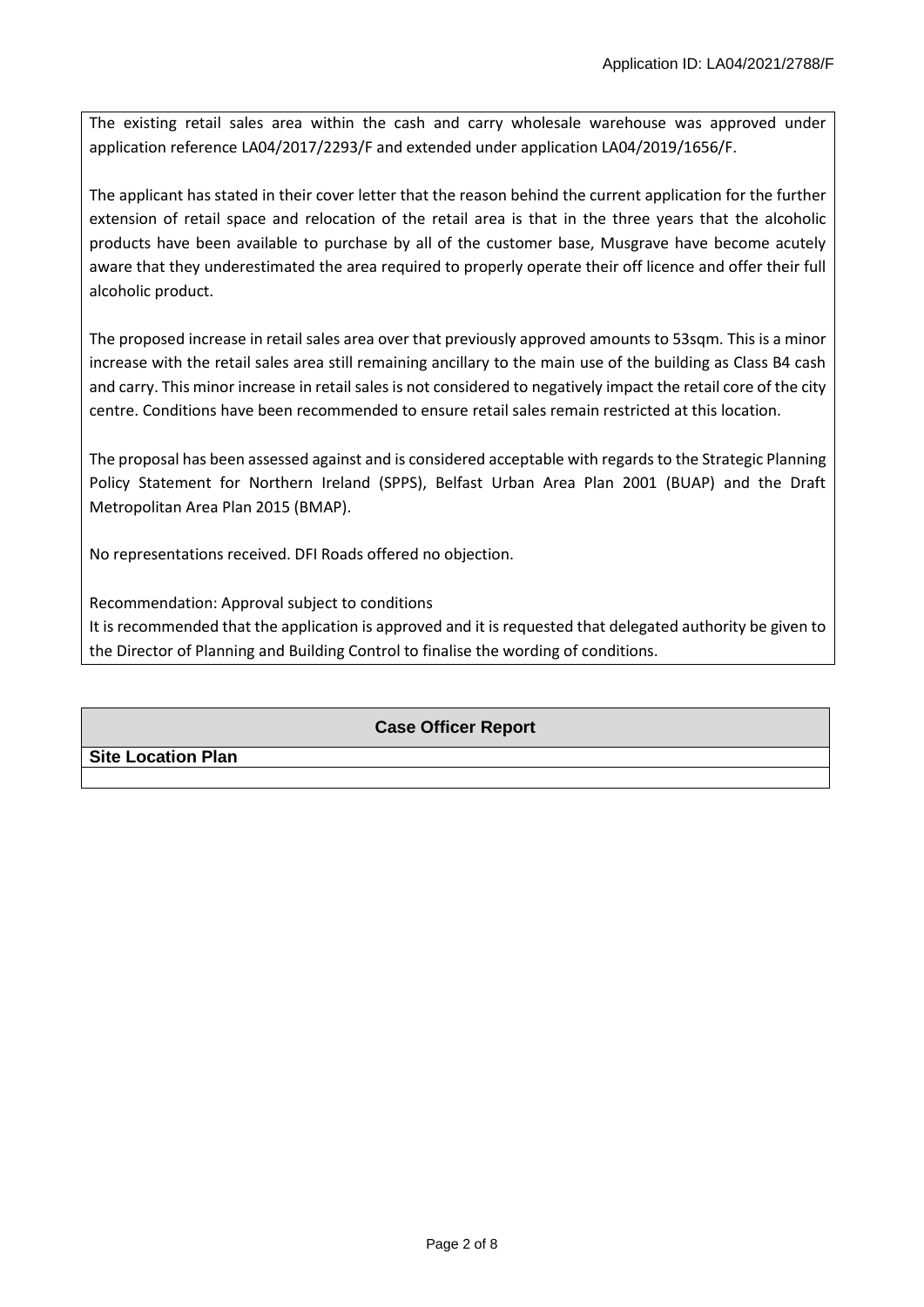

| <b>Characteristics of the Site and Area</b>                     |                                                                                                                                                                                                                                                                                                                                                                                                                                                                                                                    |  |  |
|-----------------------------------------------------------------|--------------------------------------------------------------------------------------------------------------------------------------------------------------------------------------------------------------------------------------------------------------------------------------------------------------------------------------------------------------------------------------------------------------------------------------------------------------------------------------------------------------------|--|--|
| 1.0                                                             | <b>Description of Proposed Development</b>                                                                                                                                                                                                                                                                                                                                                                                                                                                                         |  |  |
|                                                                 | Change of use of cash and carry wholesale warehouse (Class B4) to general retail sales (Class A1)<br>comprising 194sqm of floorspace. Change of use of general retail sales (Class A1) to cash and carry<br>wholesale warehouse (Class B4) comprising 141sqm of floorspace. (Relocation of existing retail<br>sales area approved under application references LA04/2017/2293/F & LA04/2019/1656/F within<br>the cash and carry wholesale warehouse and an extension of retail sales area by 53sqm<br>floorspace). |  |  |
| 2.0                                                             | <b>Description of Site</b>                                                                                                                                                                                                                                                                                                                                                                                                                                                                                         |  |  |
|                                                                 | The site is located at Musgrave Marketplace at Dargan Crescent. The application site relates to a<br>warehouse unit which was approved permission in 1995 for the 'erection of wholesale<br>warehouse'. The surrounding area is made up of similar style of buildings in commercial<br>warehousing and industrial use.                                                                                                                                                                                             |  |  |
| Planning Assessment of Policy and other Material Considerations |                                                                                                                                                                                                                                                                                                                                                                                                                                                                                                                    |  |  |
| 3.0                                                             | <b>Relevant Site History</b>                                                                                                                                                                                                                                                                                                                                                                                                                                                                                       |  |  |
| 3.1                                                             | Z/1998/2478 - Change of use of portion of existing sales area to retail use. Permission granted                                                                                                                                                                                                                                                                                                                                                                                                                    |  |  |
| 3.2                                                             | LA04/2017/2293/F - Change of use of wholesale warehouse and cash and carry to general retail                                                                                                                                                                                                                                                                                                                                                                                                                       |  |  |
|                                                                 | sales (class A1) comprising 116 sqm of floorspace. Permission granted 23.01.2018.                                                                                                                                                                                                                                                                                                                                                                                                                                  |  |  |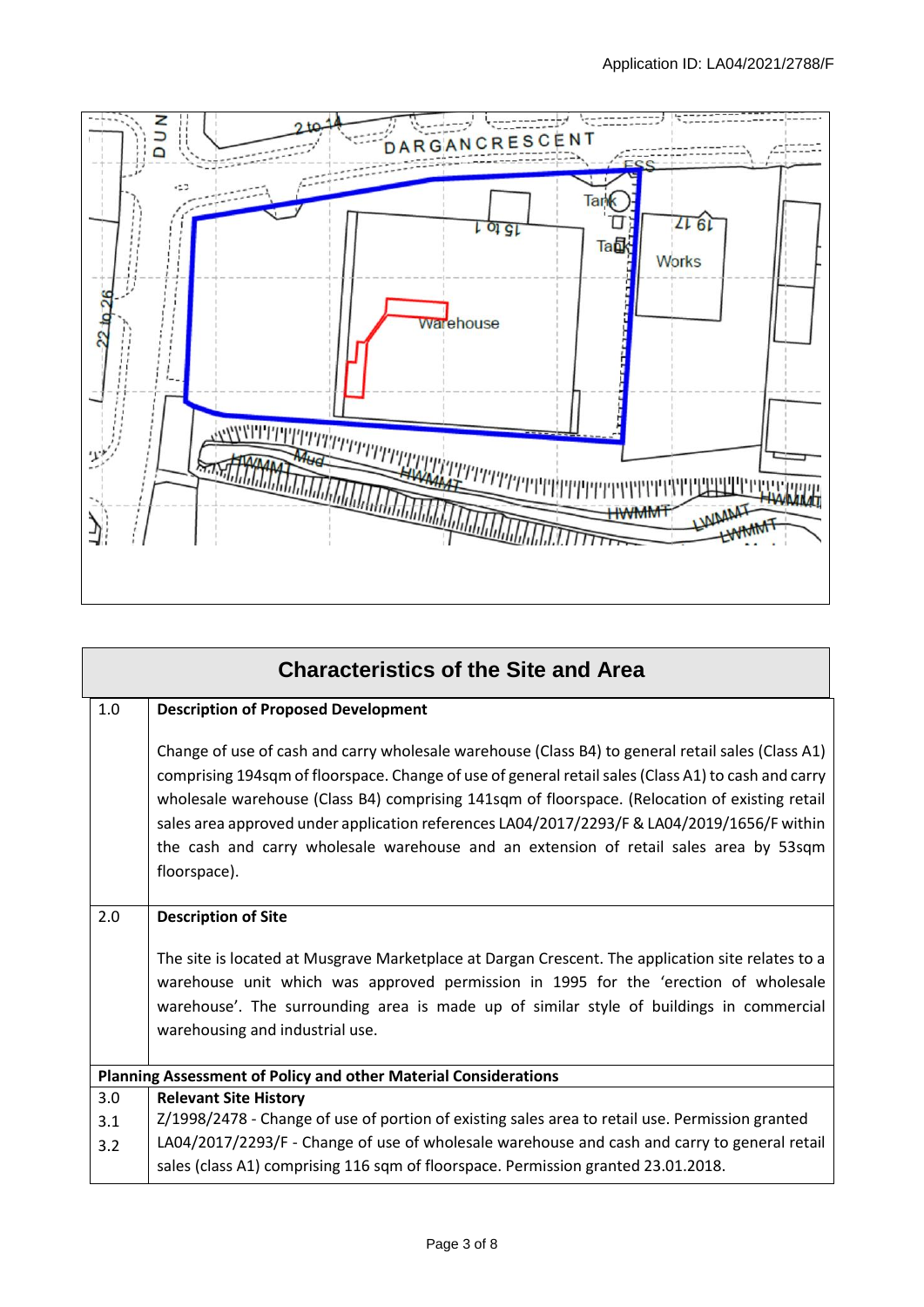| 3.3   | LA04/2019/1656/F - Part change of use of wholesale warehouse and cash and carry to general                                                                                                           |  |
|-------|------------------------------------------------------------------------------------------------------------------------------------------------------------------------------------------------------|--|
|       | retail sales (Class A1) comprising of 29sqm of floorspace. Permission granted 26.09.2019                                                                                                             |  |
| 4.0   | <b>Policy Framework</b>                                                                                                                                                                              |  |
| 4.1   | <b>Strategic Planning Policy Statement</b>                                                                                                                                                           |  |
| 4.2   | Belfast Urban Area Plan 2001                                                                                                                                                                         |  |
| 4.3   | Draft Belfast Metropolitan Area Plan 2015                                                                                                                                                            |  |
|       | (Following the recent Court of Appeal decision on BMAP, the extant development plan is now<br>the BUAP. However, given the stage at which the Draft BMAP had reached pre-adoption                    |  |
|       | through a period of independent examination, the policies within the Draft BMAP still carry                                                                                                          |  |
|       | weight and are a material consideration in the determination of planning applications. The                                                                                                           |  |
|       | weight to be afforded is a matter of judgement for the decision maker)                                                                                                                               |  |
| 4.4   | Belfast Local Development Plan Draft Plan Strategy 2035                                                                                                                                              |  |
|       | The Belfast Local Development Plan Draft Plan Strategy 2035 will guide future planning                                                                                                               |  |
|       | application decision making to support the sustainable spatial growth of the city up to 2035. The                                                                                                    |  |
|       | draft Plan Strategy has been subject to examination by the Planning Appeals Commission and                                                                                                           |  |
|       | the Council has been provided with a copy of their Report, together with a Direction from DfI in<br>relation to additional required steps before it can be considered adopted. Paragraph 1.10 states |  |
|       | that a transitional period will operate until such times as a Council's Plan Strategy has been                                                                                                       |  |
|       | adopted. Accordingly, whilst the Draft Plan Strategy is now a material consideration it has                                                                                                          |  |
|       | limited weight until it is adopted and during the transitional period planning authorities will                                                                                                      |  |
|       | apply existing policy together with the SPPS.                                                                                                                                                        |  |
| 5.0   | <b>Consultations:</b>                                                                                                                                                                                |  |
|       |                                                                                                                                                                                                      |  |
| 5.1   | <b>Statutory Consultee Responses</b>                                                                                                                                                                 |  |
| 5.1.1 | DFI Roads - no objection subject to conditions                                                                                                                                                       |  |
| 5.2   | <b>Non-Statutory Consultee Responses</b>                                                                                                                                                             |  |
| 5.2.1 | None                                                                                                                                                                                                 |  |
|       |                                                                                                                                                                                                      |  |
|       |                                                                                                                                                                                                      |  |
| 6.0   | <b>Representations</b>                                                                                                                                                                               |  |
| 6.1   | The application was neighbour notified and advertised in the local press and no objections have                                                                                                      |  |
|       | been received.                                                                                                                                                                                       |  |
|       |                                                                                                                                                                                                      |  |
| 7.0   | <b>Assessment</b>                                                                                                                                                                                    |  |
|       |                                                                                                                                                                                                      |  |
| 7.1   | The key issues are:                                                                                                                                                                                  |  |
|       | The impact on neighbouring land uses                                                                                                                                                                 |  |
|       | Impact on restrictions placed on the approved use of the site                                                                                                                                        |  |
|       |                                                                                                                                                                                                      |  |
|       |                                                                                                                                                                                                      |  |
|       | The principle of the proposal at this location                                                                                                                                                       |  |
| 7.2   | The principle of a change of use to retail has already been established under previous planning                                                                                                      |  |
|       | applications LA04/2017/2293/F and LA04/2019/1656/F which were both granted planning                                                                                                                  |  |
|       | permission.                                                                                                                                                                                          |  |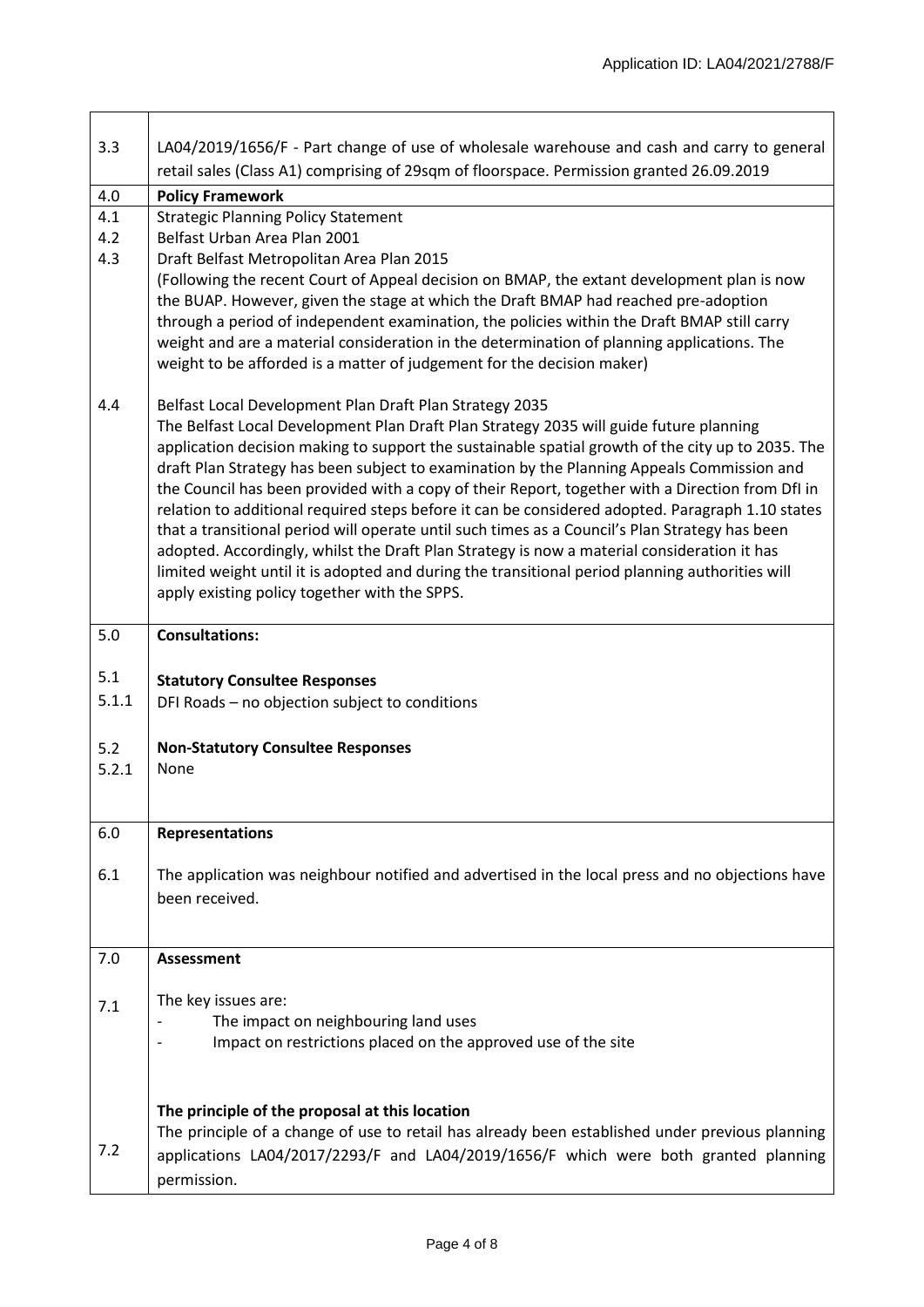## Change of use from Cash and Carry (Class B4) to Retail (Class A1)

7.3 The site is comprised of an area of 194sq. m within an existing warehouse building which operates predominantly as a Cash and Carry. The proposal includes a change of use from wholesale warehouse and cash and carry to general retail sales (class A1). The proposed development is located within the curtilage of the original building. There are no external alterations proposed and therefore there will be no adverse visual impact on the area.

7.4 As the proposed change of use to retail covers a small area of an existing warehouse unit and is ancillary to the existing use there will be no unacceptable adverse impact on the vitality and viability of the existing retail core of the city centre. The proposed change of use is compatible with the existing use of the building.

7.5 The new off licence will be a distinct and separate part of the warehouse floorspace. There will be a clear distinction between the 2 uses through the use of turn styles or gates at each end of the aisle. The proposal is in accordance with criteria set out in SPPS and on balance, given the minor floor space for retail, there is no objection to a change of use to retail.

## Extension of retail floorspace

7.6 The proposed Class A1 aisle accommodating the proposed off-licence will comprise 194sqm of floorspace within the warehouse unit. As the current area that is used for the existing off licence will be returned to B4 cash and carry sales, the floorspace amounts to an uplift of 53sqm from the area of general retail sales that is in operation within this unit at present. A total of 145sqm has been found to be permissible within the unit under the previous two consents. The proposed increase in retail sales area to 53sqm represents a minor increase with the retail sales area still remaining ancillary to the main use of the building as Class B4 cash and carry. This minor increase in retail sales is not considered to negatively impact the retail core of the city centre. Conditions have been recommended to ensure retail sales remain restricted at this location. Given the size and nature of the proposal it will not constitute an out of centre shopping development.

7.7

Change of use from retail space (class A1) to cash and carry (Class B4)

The existing retail floorspace of the warehouse which is currently in use as an off licence will be returned to use as a cash and carry as part of this proposal. A condition has been attached that this change must take place prior to the re-location of the off licence within one of the main aisles on the warehouse floor.

| 8.0 | <b>Conclusion</b>                                                                            |
|-----|----------------------------------------------------------------------------------------------|
|     | Having regard to the policy context and other material considerations above, the proposal is |
|     | considered acceptable and planning permission is recommended subject to conditions.          |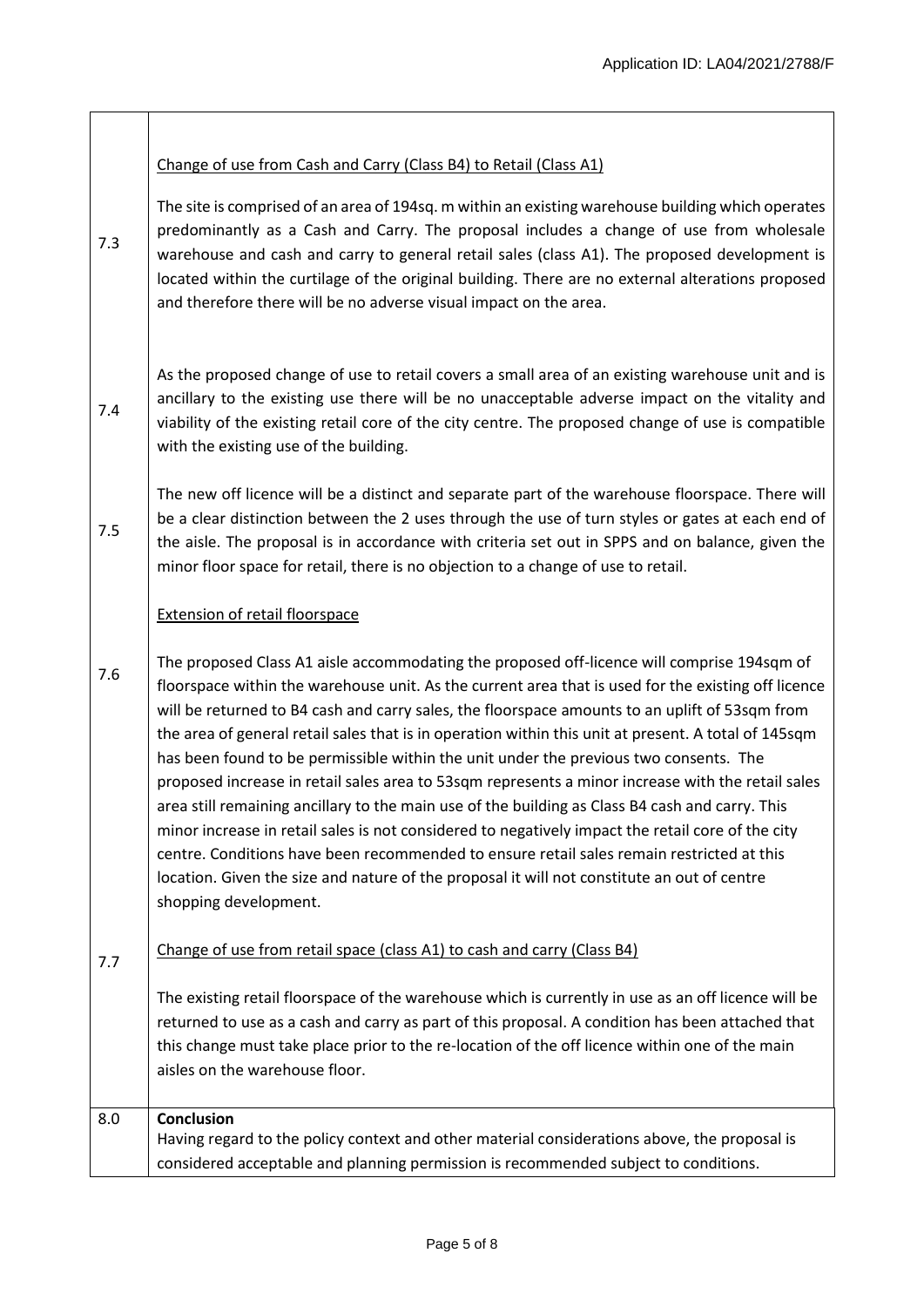| 9.0 | <b>Conditions:</b>                                                                                                                                                                                                                                                                          |
|-----|---------------------------------------------------------------------------------------------------------------------------------------------------------------------------------------------------------------------------------------------------------------------------------------------|
| 9.1 | The development hereby permitted shall be begun before the expiration of 5 years from the date<br>of this permission.                                                                                                                                                                       |
|     | Reason: As required by Section 61 of the Planning Act (Northern Ireland) 2011.                                                                                                                                                                                                              |
| 9.2 | The development hereby approved shall be used only for the retail sale of goods other than hot<br>food and for no other purpose in Use Class A1 of the Schedule to the Planning (Use Classes) Order<br>(NI) 2015.                                                                           |
|     | Reason: To prohibit a change to unacceptable use within this Use Class.                                                                                                                                                                                                                     |
| 9.3 | The A1 Use hereby approved shall be restricted to 194sqm gross floor space at the approved<br>location shown on drawing 03 uploaded to the planning portal on 13/12/2021.                                                                                                                   |
|     | Reason: To control the nature and scale of retail activity at this location.                                                                                                                                                                                                                |
| 9.4 | Prior to the operation of general retail sales hereby approved, the area currently used for the off<br>licence will be returned to class B4 use and all alcoholic products will be removed from display.<br>The area returned to B4 Use will be permanently retained for use B4 thereafter. |
|     | Reason: To control the nature and scale of retail activity at this location and protect the use of<br>the cash and carry.                                                                                                                                                                   |
|     |                                                                                                                                                                                                                                                                                             |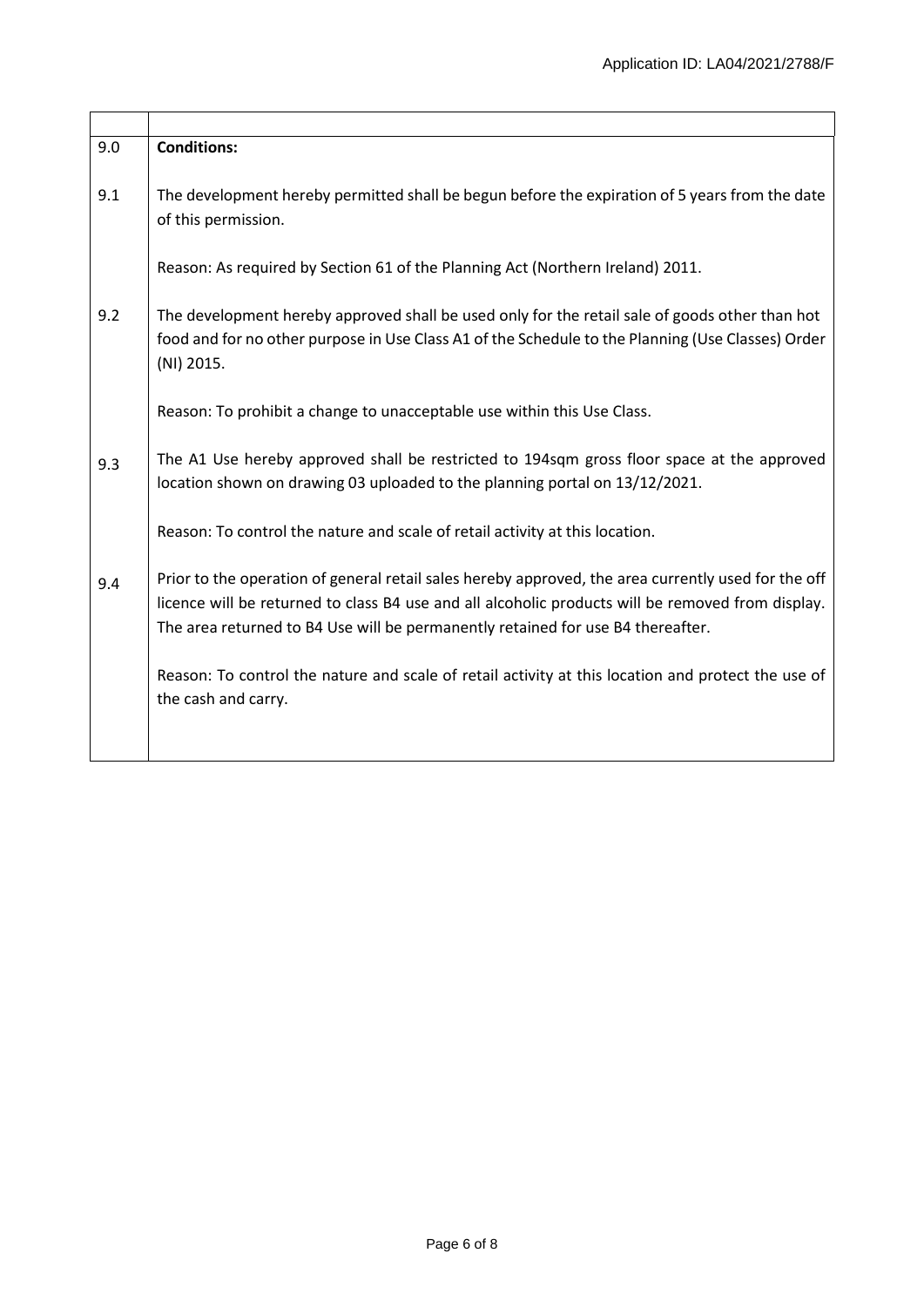| <b>ANNEX</b>                                                                                         |                    |  |
|------------------------------------------------------------------------------------------------------|--------------------|--|
| <b>Date Valid</b>                                                                                    | 13th November 2021 |  |
| <b>Date First Advertised</b>                                                                         | 24th December 2021 |  |
| <b>Date Last Advertised</b>                                                                          |                    |  |
| Details of Neighbour Notification (all addresses)<br>The Owner/Occupier,                             |                    |  |
| 1-15 Musgrave Cash & Carry, Dargan Crescent, Belfast, Antrim, BT3 9HJ                                |                    |  |
| The Owner/Occupier,<br>13a , Duncrue Road, Belfast, Antrim, BT3 9BP                                  |                    |  |
| The Owner/Occupier,<br>16,1p, Duncrue Pass, Belfast, Antrim, BT3 9BS                                 |                    |  |
| The Owner/Occupier,<br>16-18 Dargan Crescent, Belfast, Antrim, BT3 9JP                               |                    |  |
| The Owner/Occupier,                                                                                  |                    |  |
| 17-19, Dargan Crescent, Belfast, Antrim, BT3 9RP<br>The Owner/Occupier,                              |                    |  |
| 22-26, Duncrue Road, Belfast, Antrim, BT3 9BP<br>The Owner/Occupier,                                 |                    |  |
| 22-26, Duncrue Road, Belfast, Antrim, BT3 9BP<br>The Owner/Occupier,                                 |                    |  |
| 22-26 Duncrue Road, Belfast, Antrim, BT3 9BP                                                         |                    |  |
| The Owner/Occupier,<br>32-34 Duncrue Road, Belfast, Antrim, BT3 9BP                                  |                    |  |
| The Owner/Occupier,<br>Baird House, 2 Dargan Crescent, Belfast, Antrim, BT3 9JP                      |                    |  |
| The Owner/Occupier,                                                                                  |                    |  |
| Duncrue Food Processors, Duncrue Road, Belfast, Antrim, BT3 9BP<br>The Owner/Occupier,               |                    |  |
| Duncrue Road, Belfast, Antrim, BT3 9BP<br>The Owner/Occupier,                                        |                    |  |
| Shop, 16-18, Dargan Crescent, Belfast, Antrim, BT3 9JP<br>The Owner/Occupier,                        |                    |  |
| Unit 1,20-42 Loughside Industrial Park, Dargan Crescent, Belfast, Antrim, BT3 9JP                    |                    |  |
| The Owner/Occupier,<br>Unit 1,22-26, Duncrue Road, Belfast, Antrim, BT3 9BP                          |                    |  |
| The Owner/Occupier,<br>Unit 1-2,2-14 Quayside Office Park, Dargan Crescent, Belfast, Antrim, BT3 9JP |                    |  |
| The Owner/Occupier,                                                                                  |                    |  |
| Unit 11-12,1-3, Duncrue Crescent, Duncrue Industrial Estate, Belfast, Antrim, BT3 9BW                |                    |  |